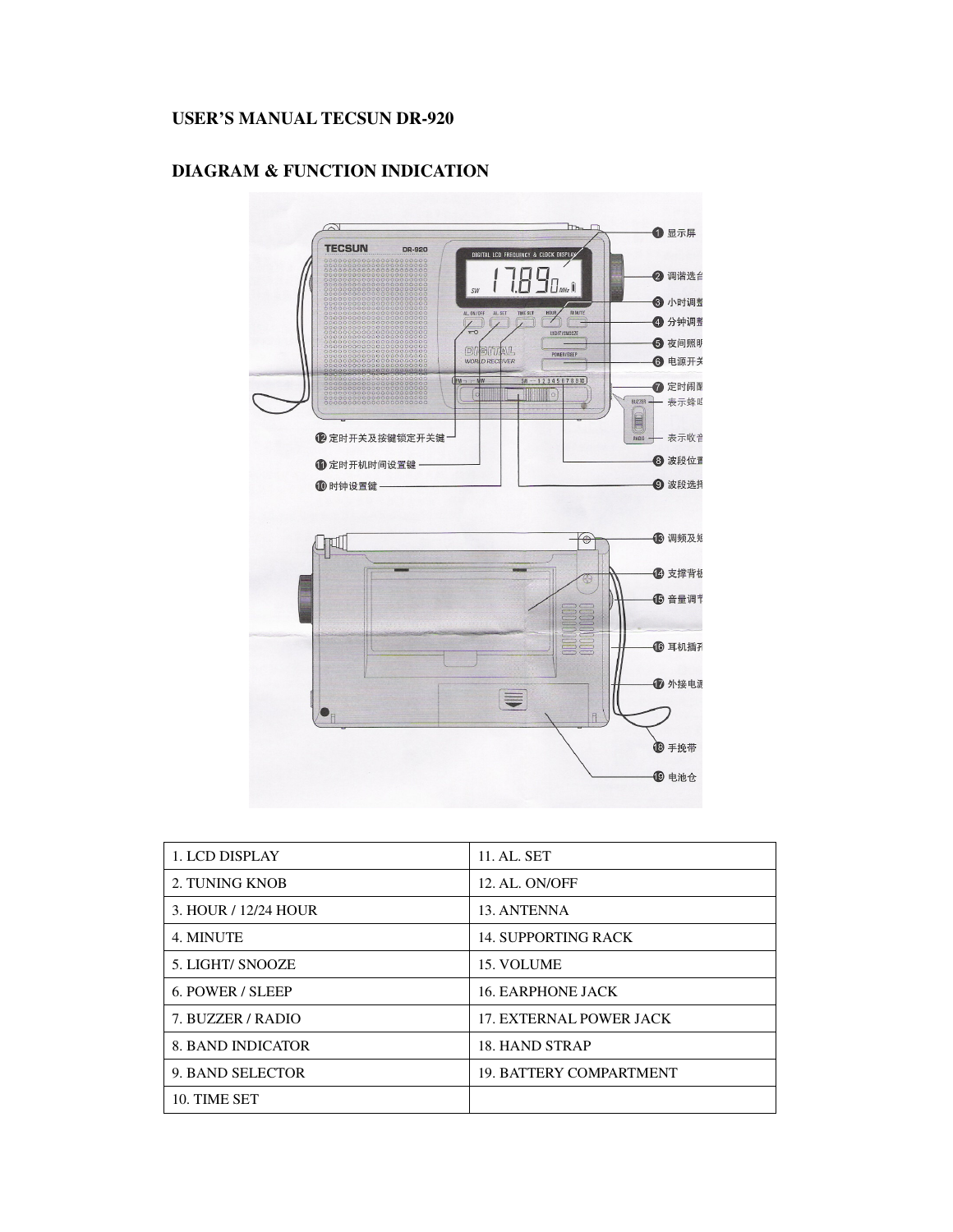### **1. POWER ON**

- 1. The radio uses two AA1.5V batteries, please put the new batteries in the battery slot according to the polarity.
- 2. Press and hold the Power (6) button until you see "On" display on the screen.

### **2. RADIO**

- 1. Turn the band selector (9) to the required band from FM , AM or SW 1-10.
- 2. Rotate the Tuning Knob (2) to search for the station.
- 3. Turn the Volume(15) switch to set the volume.
- 4. Extend the antenna (13) and try different angle for best reception.

## **3. POWER OFF**

Press the POWER (6) button once to turn off the radio.

### **4. TIME SET**

Local time setting

- 1. Press the TIME SET (10) button until you see the display blinking.
- 2. Press the HOUR(3) and MINUTE (4) button to set the time.
- 3. Press the TIME SET button again or wait for 3 seconds to confirm .

Alarm time set

- 1. Press the AL. SET (11) button until you see the display blinking.
- 2. Press the HOUR (3) and MINUTE(4) button to set the alarm time.
- 3. Press the AL. SET (11) or wait for 3 seconds to confirm.

Note : After you have set the time, the alarm function will be automatically turned on.

## **5. ALARM**

Wake-to-radio

- 1. Power off the radio after you have set the radio station and volume.
- 2. Switch the BUZZER/RADIO button to RADIO.
- 3. When it arrives the preset time, the radio will automatically turn on to the last radio station. Radio will automatically turn off in 30 minutes.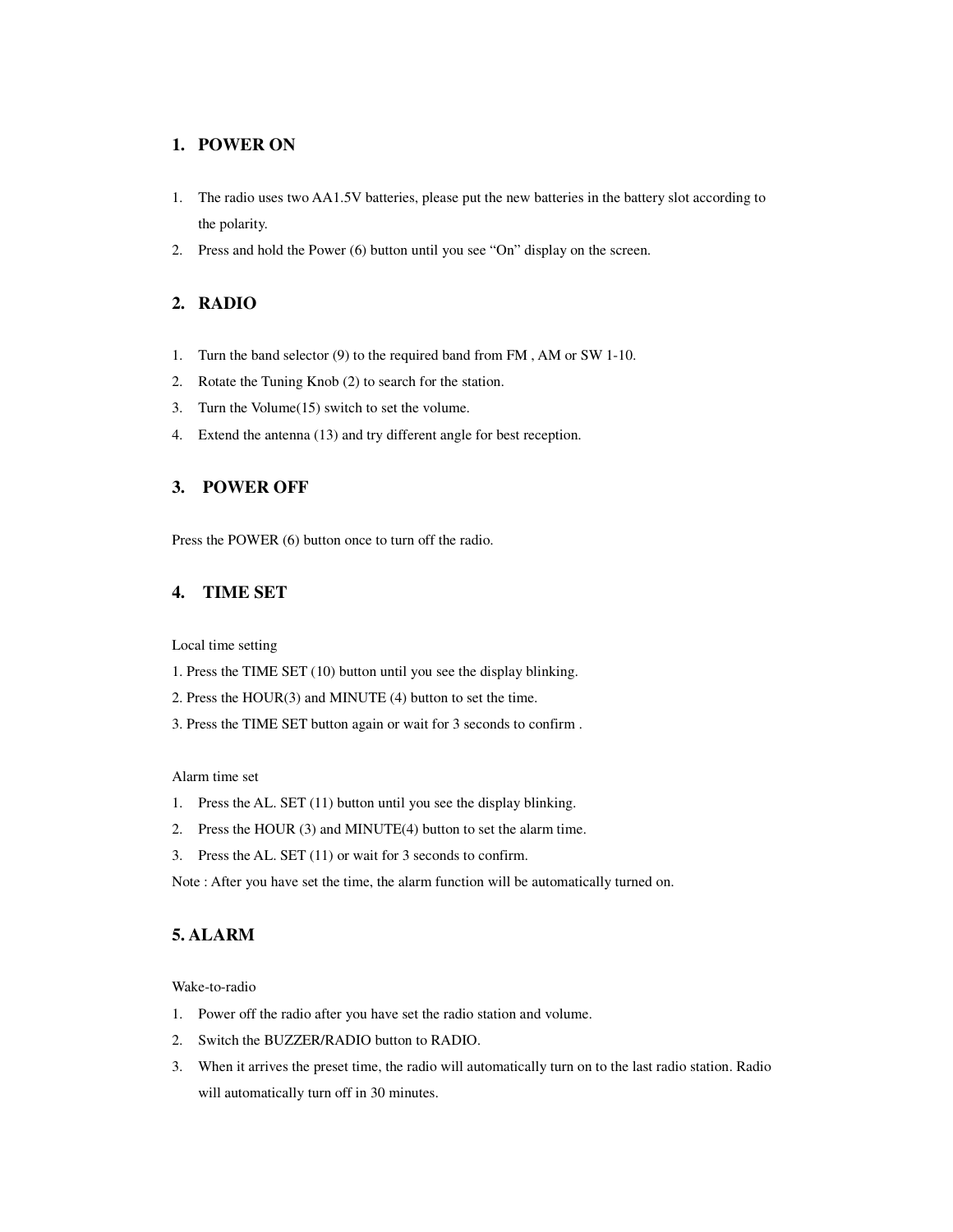#### Buzzer

1. Switch the BUZZER/RADIO button to BUZZER.

2. When it arrives the preset time , you will hear beeping sound and it will stop in 30 minutes. Note :

(i) You can turn on or off the alarm function by pressing the AL ON/OFF (12) button once.

- (ii) The volume of the beeping sound cannot be set.
- (iii) You can turn off the radio by pressing the POWER (6) button .

## **6. SNOOZE**

- 1. Make use of the wake-to-radio function to turn on the radio .
- 2. Press the SNOOZE button once to suspend the operation of the radio.
- 3. The radio will automatically turn on again in 10 minutes and shut off itself for another 30 minutes.

## **7. TIME DISPLAY AND 12/24 FORMAT SWITCH**

#### Time Display

Under the radio mode, press the TIME SET (10) or AL.SET (11) button to display the current time or alarm time respectively.

#### 12/24 format

Under the off mode, press the HOUR (3) button to switch between 12 or 24 hours format.

#### **8. SLEEP**

This radio will turn off in 60 minutes by default. You can also set the turn off time from 5-120 minutes.

- 1. Press the SLEEP (6) button . You will see the number "60" on the screen.
- 2. Press the SLEEP (6) button again to set the sleep time in the following order 60-45-30-15-10-05-120-90-75.

## **9. NIGHT LIGHT**

1. Press the LIGHT (5) button once to turn on the night light for 3 seconds.

2. Long press the LIGHT (5) button will make the night light always on. Press the button again to turn it off.

#### **10. EXTERNAL POWER**